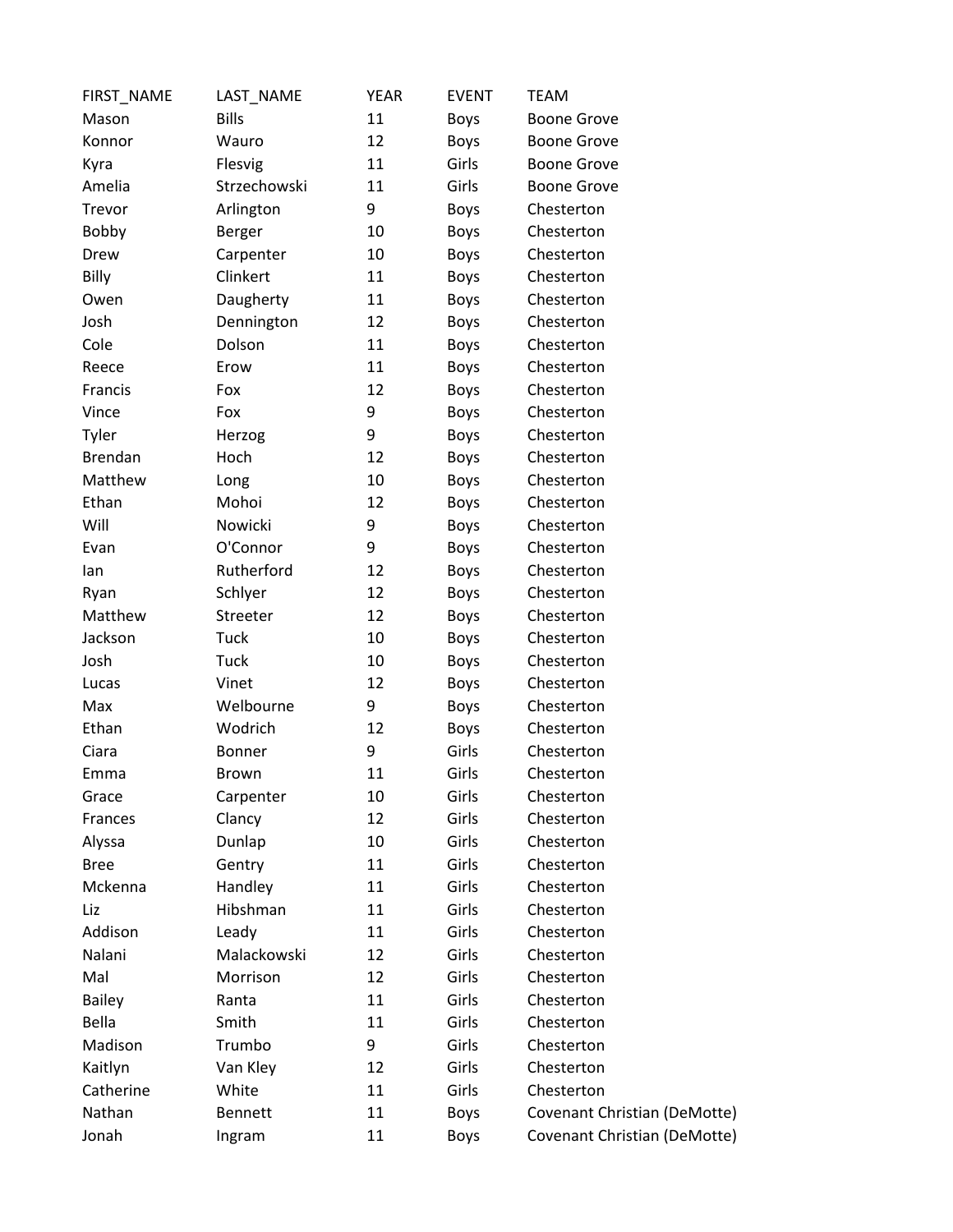| Caden          | Adams            | 10 | Boys        | Kankakee Valley |
|----------------|------------------|----|-------------|-----------------|
| Thomas         | <b>Bolde</b>     | 12 | <b>Boys</b> | Kankakee Valley |
| Luke           | <b>Bristol</b>   | 10 | <b>Boys</b> | Kankakee Valley |
| Alden          | Cates            | 12 | <b>Boys</b> | Kankakee Valley |
| Adam           | Collard          | 11 | <b>Boys</b> | Kankakee Valley |
| Xavier         | De La Paz Marino | 10 | <b>Boys</b> | Kankakee Valley |
| Ethan          | Ehrhardt         | 9  | <b>Boys</b> | Kankakee Valley |
| Justin         | Hoffman          | 11 | <b>Boys</b> | Kankakee Valley |
| Ethan          | Kelly            | 9  | <b>Boys</b> | Kankakee Valley |
| <b>Brock</b>   | Maple            | 9  | <b>Boys</b> | Kankakee Valley |
| Taylor         | Anderson         | 11 | Girls       | Kankakee Valley |
| Emma           | Bell             | 9  | Girls       | Kankakee Valley |
| Audrey         | Campbell         | 9  | Girls       | Kankakee Valley |
| Halle          | Frieden          | 12 | Girls       | Kankakee Valley |
| Samantha       | Kristoff         | 10 | Girls       | Kankakee Valley |
| Jade           | McDonald         | 9  | Girls       | Kankakee Valley |
| Lilliana       | Rowe             | 9  | Girls       | Kankakee Valley |
| Olivia         | Sheehy           | 10 | Girls       | Kankakee Valley |
| Joselyn        | <b>Staples</b>   | 10 | Girls       | Kankakee Valley |
| Juliet         | Starr            | 9  | Girls       | Kankakee Valley |
| Emilee         | Wilson           | 11 | Girls       | Kankakee Valley |
| Grant          | <b>Barnes</b>    | 10 | <b>Boys</b> | Knox            |
| Jonah          | Berndt           | 12 | <b>Boys</b> | Knox            |
| Owen           | <b>Binkley</b>   | 10 | <b>Boys</b> | Knox            |
| Luciano        | Giannuzzi        | 11 | <b>Boys</b> | Knox            |
| Phillip        | King             | 11 | <b>Boys</b> | Knox            |
| Jordan         | Maynard          | 12 | <b>Boys</b> | Knox            |
| Noah           | Singleton        | 11 | <b>Boys</b> | Knox            |
| Peter          | Wallsmith        | 10 | Boys        | Knox            |
| Riley          | Warren           | 9  | <b>Boys</b> | Knox            |
| Remington      | Jordan           | 12 | Girls       | Knox            |
| Kaylee         | Krom             | 11 | Girls       | Knox            |
| Riley          | Messer           | 10 | Girls       | Knox            |
| Nina           | Wilson           | 11 | Girls       | Knox            |
| Joseph         | DeMarco          | 12 | <b>Boys</b> | Kouts           |
| Luke           | Hutchison        | 12 | <b>Boys</b> | Kouts           |
| Chase          | Snyder           | 9  | <b>Boys</b> | Kouts           |
| Madi           | Cadwell          | 12 | Girls       | Kouts           |
| <b>Breanna</b> | Carlson          | 12 | Girls       | Kouts           |
| Kassidy        | Gregory          | 10 | Girls       | Kouts           |
| Emily          | Gurekovich       | 10 | Girls       | Kouts           |
| Desiree        | Hall             | 10 | Girls       | Kouts           |
| Jocelyn        | Hall             | 9  | Girls       | Kouts           |
| Anyssa         | Heinold          | 10 | Girls       | Kouts           |
| <b>Baleigh</b> | McLain           | 11 | Girls       | Kouts           |
| Lily           | <b>Nuest</b>     | 12 | Girls       | Kouts           |
| Ella           | Patterson        | 10 | Girls       | Kouts           |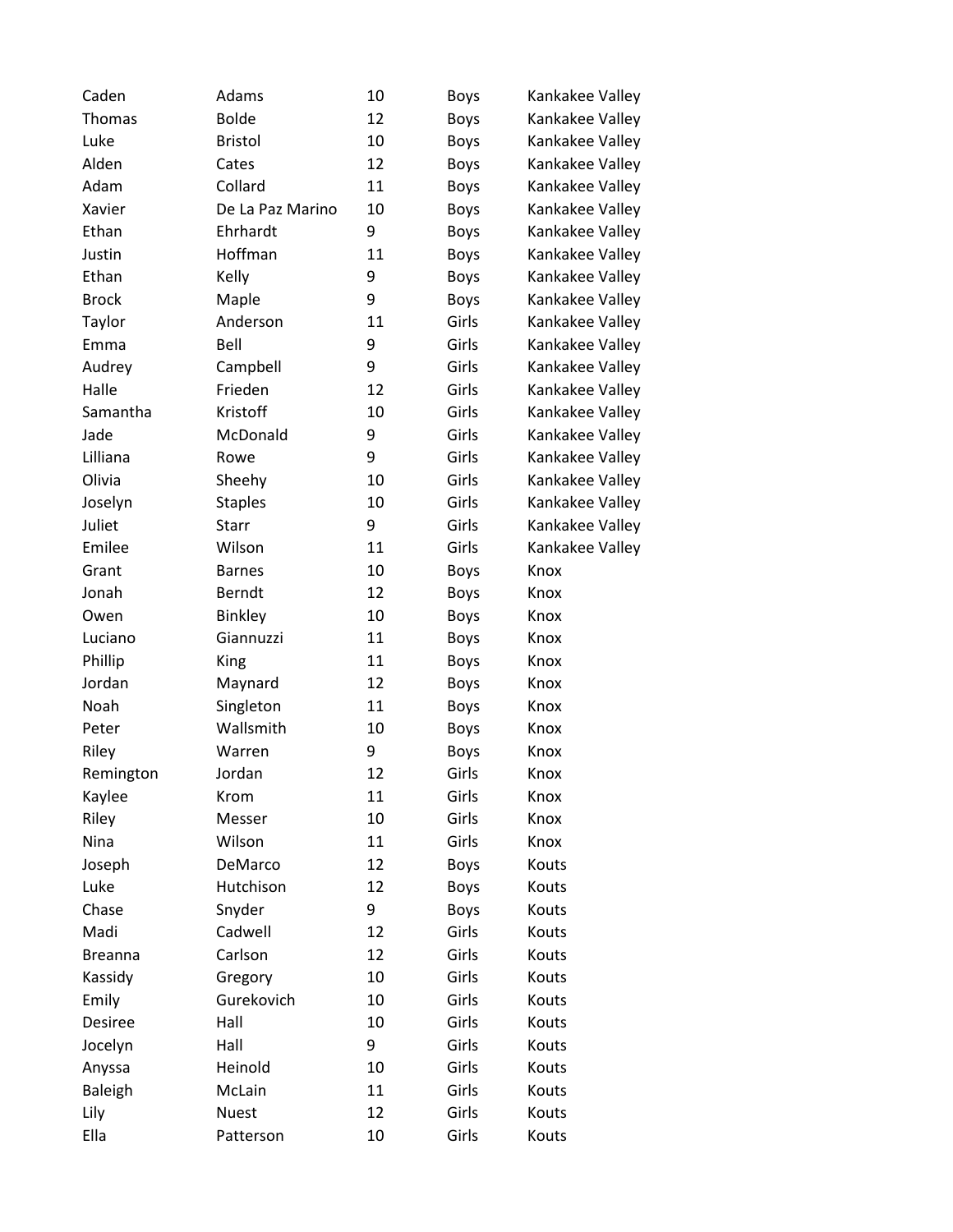| Cassidy        | Paulk         | 12 | Girls       | Kouts           |
|----------------|---------------|----|-------------|-----------------|
| Cassidy        | Ryan          | 10 | Girls       | Kouts           |
| Kelsey         | Rennier       | 12 | Girls       | LaCrosse        |
| Samuel         | Bell          | 12 | <b>Boys</b> | LaPorte         |
| lan            | Bos           | 9  | Boys        | LaPorte         |
| Remi           | Cernel        | 12 | <b>Boys</b> | LaPorte         |
| Chase          | Collins       | 9  | <b>Boys</b> | LaPorte         |
| <b>Braiden</b> | Dolph         | 10 | <b>Boys</b> | LaPorte         |
| Ayden          | Forystek      | 10 | <b>Boys</b> | LaPorte         |
| Jeremy         | Groth         | 11 | <b>Boys</b> | LaPorte         |
| Johnathon      | Groth         | 11 | <b>Boys</b> | LaPorte         |
| Michael        | Havens        | 9  | <b>Boys</b> | LaPorte         |
| Stephen        | Klimczak      | 10 | <b>Boys</b> | LaPorte         |
| Theodore       | Merkel        | 11 | <b>Boys</b> | LaPorte         |
| Preston        | Peterson      | 9  | <b>Boys</b> | LaPorte         |
| Janan          | Pillai        | 10 | <b>Boys</b> | LaPorte         |
| Cole           | Raymond       | 11 | <b>Boys</b> | LaPorte         |
| Brayden        | Sobecki       | 9  | <b>Boys</b> | LaPorte         |
| Tyler          | Troy          | 10 | <b>Boys</b> | LaPorte         |
| Mason          | Tulacz        | 11 | <b>Boys</b> | LaPorte         |
| <b>Brody</b>   | Weaver        | 10 | <b>Boys</b> | LaPorte         |
| Allison        | Bender        | 11 | Girls       | LaPorte         |
| Ella           | Bensz         | 12 | Girls       | LaPorte         |
| Tatum          | Bumgardner    | 10 | Girls       | LaPorte         |
| Lillian        | <b>Burke</b>  | 11 | Girls       | LaPorte         |
| Ella           | <b>Dubbs</b>  | 11 | Girls       | LaPorte         |
| Grace          | Foglesong     | 9  | Girls       | LaPorte         |
| Megan          | Lambert       | 9  | Girls       | LaPorte         |
| Laramie        | Lilly         | 12 | Girls       | LaPorte         |
| Ella           | Minich        | 11 | Girls       | LaPorte         |
| Audriana       | Nunez         | 11 | Girls       | LaPorte         |
| Isabella       | Schreeg       | 11 | Girls       | LaPorte         |
| <b>Brenna</b>  | Sobecki       | 10 | Girls       | LaPorte         |
| Hannah         | Steder        | 11 | Girls       | LaPorte         |
| Ariana         | Steele        | 12 | Girls       | LaPorte         |
| Reghan         | Stephany      | 9  | Girls       | LaPorte         |
| Rylee          | Stephany      | 11 | Girls       | LaPorte         |
| Peyton         | Willoughby    | 11 | Girls       | LaPorte         |
| Jamen          | <b>Barker</b> | 12 | <b>Boys</b> | Morgan Township |
| Alexander      | <b>Bryan</b>  | 10 | <b>Boys</b> | Morgan Township |
| Harrison       | DePorter      | 10 | <b>Boys</b> | Morgan Township |
| Liam           | Hanna         | 10 | <b>Boys</b> | Morgan Township |
| Connor         | Havlin        | 9  | Boys        | Morgan Township |
| Keagen         | Holder        | 9  | <b>Boys</b> | Morgan Township |
| Aidan          | Ilic          | 10 | <b>Boys</b> | Morgan Township |
| Ty             | Ivanyo        | 10 | <b>Boys</b> | Morgan Township |
| Tyce           | Kolan         | 11 | <b>Boys</b> | Morgan Township |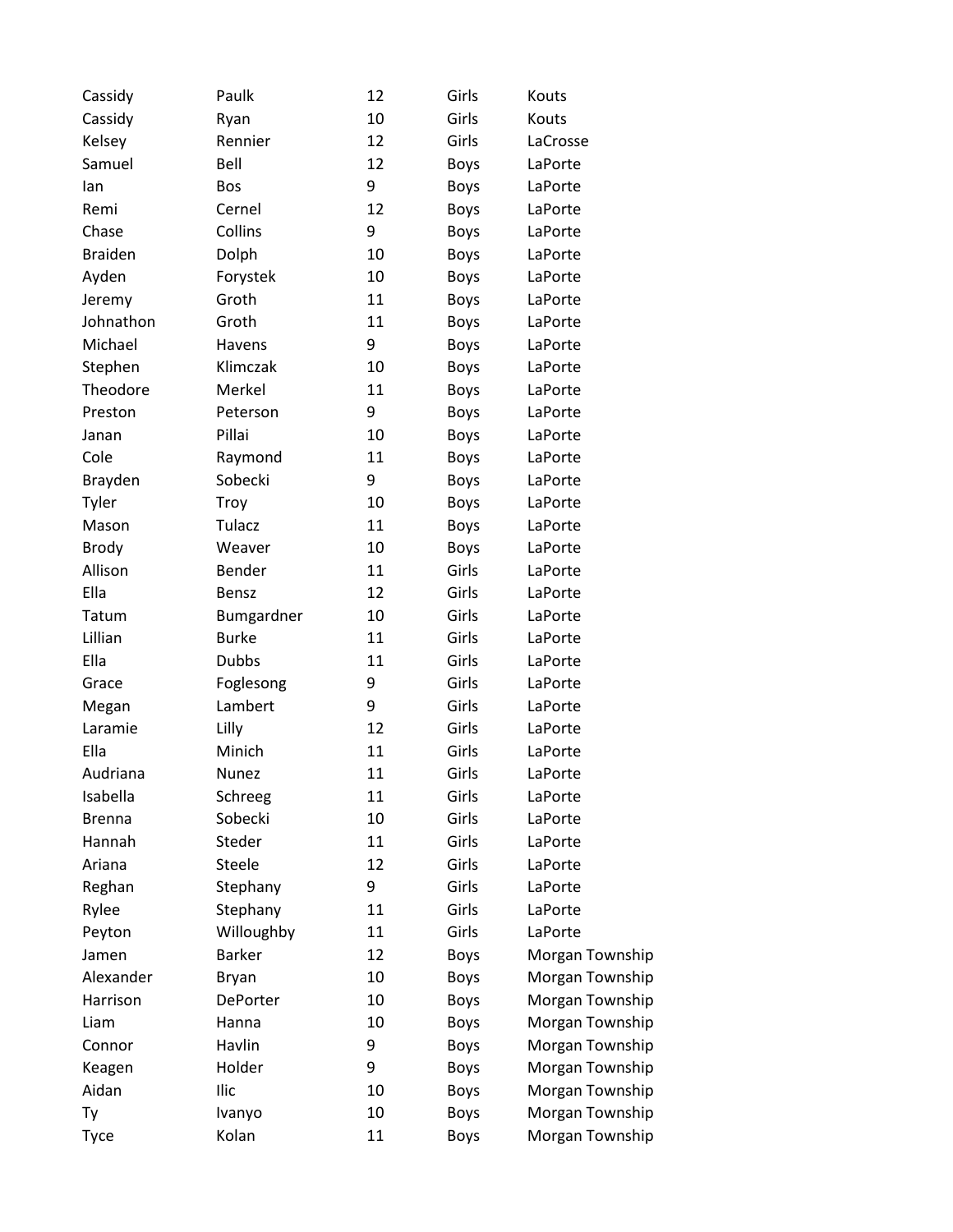| josh           | Kutkiewicz     | 11 | <b>Boys</b> | Morgan Township         |
|----------------|----------------|----|-------------|-------------------------|
| Reed           | Lawless        | 12 | <b>Boys</b> | Morgan Township         |
| Zach           | Mueller        | 10 | <b>Boys</b> | Morgan Township         |
| Quinn          | O'Brien        | 10 | <b>Boys</b> | Morgan Township         |
| Owen           | Thomas         | 11 | <b>Boys</b> | Morgan Township         |
| Megan          | <b>Beaver</b>  | 9  | Girls       | Morgan Township         |
| Emersyn        | Bland          | 9  | Girls       | Morgan Township         |
| Madison        | Ilic           | 12 | Girls       | Morgan Township         |
| Klaire         | Lemmons        | 11 | Girls       | Morgan Township         |
| Maria          | Lemmons        | 10 | Girls       | Morgan Township         |
| Emma           | Rakowski       | 12 | Girls       | Morgan Township         |
| Makenna        | Schnick        | 12 | Girls       | Morgan Township         |
| Shelby         | Whitaker       | 12 | Girls       | Morgan Township         |
| Tristan        | <b>Balmer</b>  | 12 | <b>Boys</b> | <b>New Prairie</b>      |
| Joshua         | <b>Baltes</b>  | 12 | <b>Boys</b> | <b>New Prairie</b>      |
| Worek          | Bowman         | 12 | <b>Boys</b> | <b>New Prairie</b>      |
| Alex           | Cicero         | 12 | <b>Boys</b> | <b>New Prairie</b>      |
| Jonathan       | Mondientz      | 12 | <b>Boys</b> | <b>New Prairie</b>      |
| Kyle           | Newcomb        | 11 | <b>Boys</b> | <b>New Prairie</b>      |
| <b>Brenden</b> | Oden           | 11 | <b>Boys</b> | <b>New Prairie</b>      |
| Daniel         | O'Laughlin     | 11 | <b>Boys</b> | <b>New Prairie</b>      |
| Roman          | Piergalski     | 11 | <b>Boys</b> | <b>New Prairie</b>      |
| Daniel         | Reshan         | 11 | <b>Boys</b> | <b>New Prairie</b>      |
| Ethan          | Walden         | 11 | <b>Boys</b> | <b>New Prairie</b>      |
| Joe            | Wykoff         | 10 | <b>Boys</b> | <b>New Prairie</b>      |
| Ilayna         | <b>Baltes</b>  | 10 | Girls       | <b>New Prairie</b>      |
| Audrey         | Henning        | 10 | Girls       | <b>New Prairie</b>      |
| <b>Brianna</b> | Hooton         | 12 | Girls       | <b>New Prairie</b>      |
| Alexis         | Lichtenbarger  | 12 | Girls       | <b>New Prairie</b>      |
| Holly          | Wykoff         | 12 | Girls       | <b>New Prairie</b>      |
| Lillian        | Zelasko        | 10 | Girls       | <b>New Prairie</b>      |
| Emma           | Baxter         | 9  | Girls       | North Judson-San Pierre |
| Kennedy        | <b>Baxter</b>  | 10 | Girls       | North Judson-San Pierre |
| Gabrielle      | Boyd           | 11 | Girls       | North Judson-San Pierre |
| Olivia         | <b>Burkett</b> | 10 | Girls       | North Judson-San Pierre |
| Hanna          | Chaffins       | 11 | Girls       | North Judson-San Pierre |
| Adalynn        | Harper         | 12 | Girls       | North Judson-San Pierre |
| Jocilynn       | Radtke         | 10 | Girls       | North Judson-San Pierre |
| Isaac          | Knight         | 11 | <b>Boys</b> | North Newton            |
| Ryan           | Williams       | 11 | <b>Boys</b> | North Newton            |
| Kylie          | Blann          | 12 | Girls       | North Newton            |
| Brandi         | McQueen        | 11 | Girls       | North Newton            |
| Kylee          | Saylor         | 10 | Girls       | Oregon-Davis            |
| Issac          | Cisneros       | 9  | <b>Boys</b> | Portage                 |
| Jeremy         | Gutierrez      | 10 | <b>Boys</b> | Portage                 |
| Daniel         | Henson         | 11 | <b>Boys</b> | Portage                 |
| Ethan          | Howard         | 11 | <b>Boys</b> | Portage                 |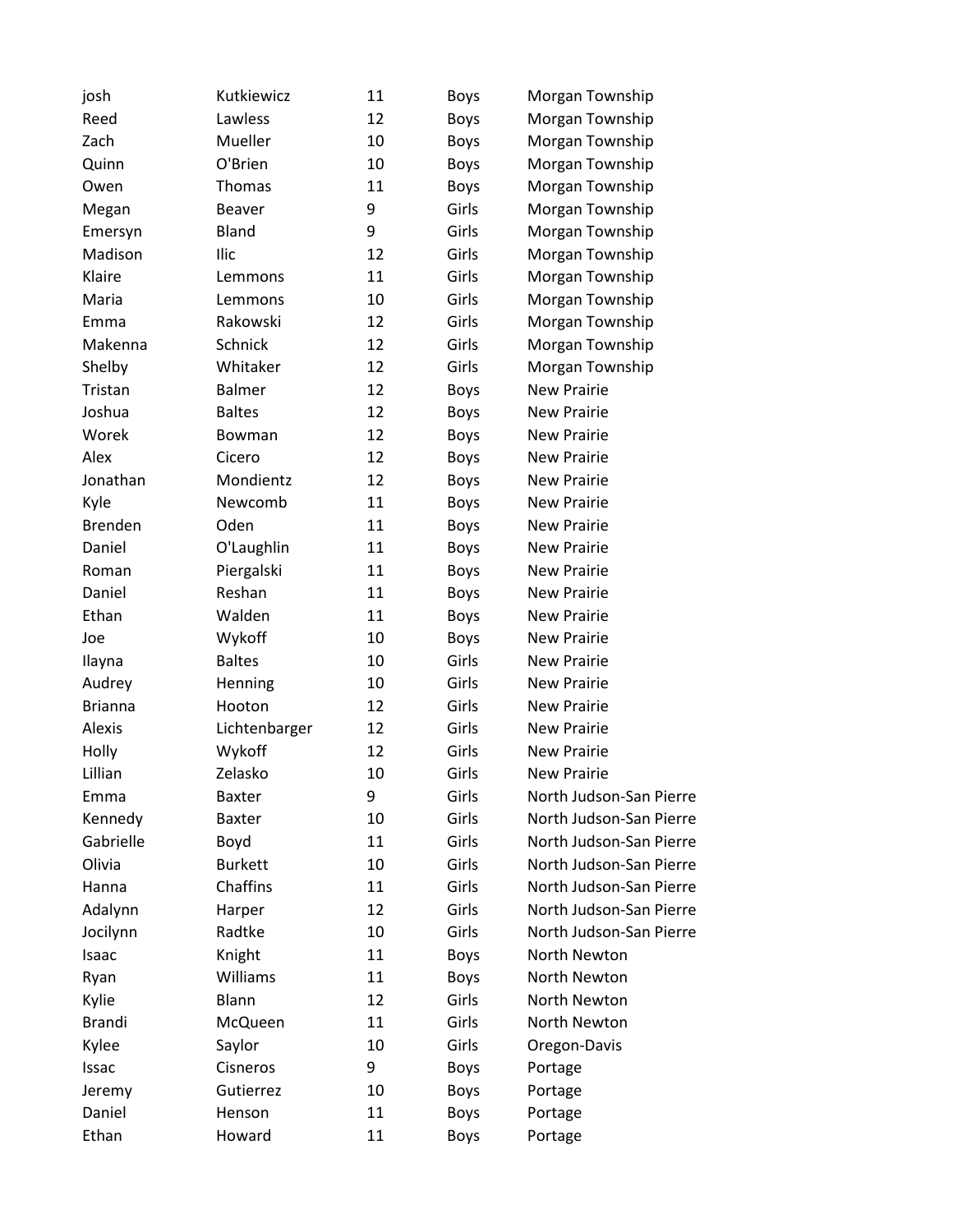| Rafael         | Maier         | 11 | <b>Boys</b> | Portage                   |
|----------------|---------------|----|-------------|---------------------------|
| Ethan          | Mikhail-Keehn | 12 | <b>Boys</b> | Portage                   |
| Ethan          | Miller        | 10 | <b>Boys</b> | Portage                   |
| Owen           | Pittman       | 12 | <b>Boys</b> | Portage                   |
| Nicholas       | Powell        | 11 | Boys        | Portage                   |
| Chase          | Reyes         | 10 | <b>Boys</b> | Portage                   |
| Evan           | Rocha         | 10 | Boys        | Portage                   |
| Gavin          | Schaefer      | 12 | <b>Boys</b> | Portage                   |
| <b>Brandon</b> | Warren        | 12 | <b>Boys</b> | Portage                   |
| Ethan          | Weiler        | 10 | Boys        | Portage                   |
| Zachary        | Yong          | 12 | <b>Boys</b> | Portage                   |
| Ana            | Allen         | 10 | Girls       | Portage                   |
| Ava            | Allen         | 10 | Girls       | Portage                   |
| Haylee         | Chavez        | 11 | Girls       | Portage                   |
| Georgia        | Christy       | 9  | Girls       | Portage                   |
| Emilee         | Craigin       | 12 | Girls       | Portage                   |
| Dillen         | Edwards       | 12 | Girls       | Portage                   |
| Zoey           | Gasaway       | 10 | Girls       | Portage                   |
| Allayna        | Gue           | 10 | Girls       | Portage                   |
| Aiko           | Hailey        | 9  | Girls       | Portage                   |
| Makena         | Kretz         | 9  | Girls       | Portage                   |
| Lisa           | Lopez         | 10 | Girls       | Portage                   |
| Soraya         | Loubriel      | 11 | Girls       | Portage                   |
| Morgan         | McCulloch     | 12 | Girls       | Portage                   |
| Amanda         | Purnick       | 11 | Girls       | Portage                   |
| Josephine      | Steele        | 10 | Girls       | Portage                   |
| Allison        | Taylor        | 10 | Girls       | Portage                   |
| Kaniz          | Witherspoon   | 10 | Girls       | Portage                   |
| Davin          | <b>Bate</b>   | 9  | Boys        | <b>Rensselaer Central</b> |
| Eric           | Baugh Jr      | 10 | <b>Boys</b> | <b>Rensselaer Central</b> |
| Elias          | Dobson        | 12 | <b>Boys</b> | <b>Rensselaer Central</b> |
| Deric          | Duncan        | 12 | Boys        | Rensselaer Central        |
| William        | Messman       | 12 | <b>Boys</b> | Rensselaer Central        |
| Alex           | Nagel         | 12 | Boys        | Rensselaer Central        |
| Conner         | Parker        | 11 | Boys        | <b>Rensselaer Central</b> |
| Nolan          | Potts         | 10 | Boys        | Rensselaer Central        |
| Arcadus        | Rivera        | 9  | <b>Boys</b> | <b>Rensselaer Central</b> |
| Thomas         | Van Hoose     | 9  | Boys        | Rensselaer Central        |
| Tristen        | Wuethrich     | 10 | <b>Boys</b> | <b>Rensselaer Central</b> |
| Ava            | <b>Barten</b> | 9  | Girls       | Rensselaer Central        |
| Anna           | <b>Black</b>  | 11 | Girls       | <b>Rensselaer Central</b> |
| Grace          | Castle        | 11 | Girls       | Rensselaer Central        |
| Lillian        | Cook          | 9  | Girls       | <b>Rensselaer Central</b> |
| Audrey         | Davisson      | 10 | Girls       | Rensselaer Central        |
| Emily          | Dobson        | 11 | Girls       | Rensselaer Central        |
| Elizabeth      | Knoth         | 10 | Girls       | <b>Rensselaer Central</b> |
| Amzie          | Maienbrook    | 11 | Girls       | Rensselaer Central        |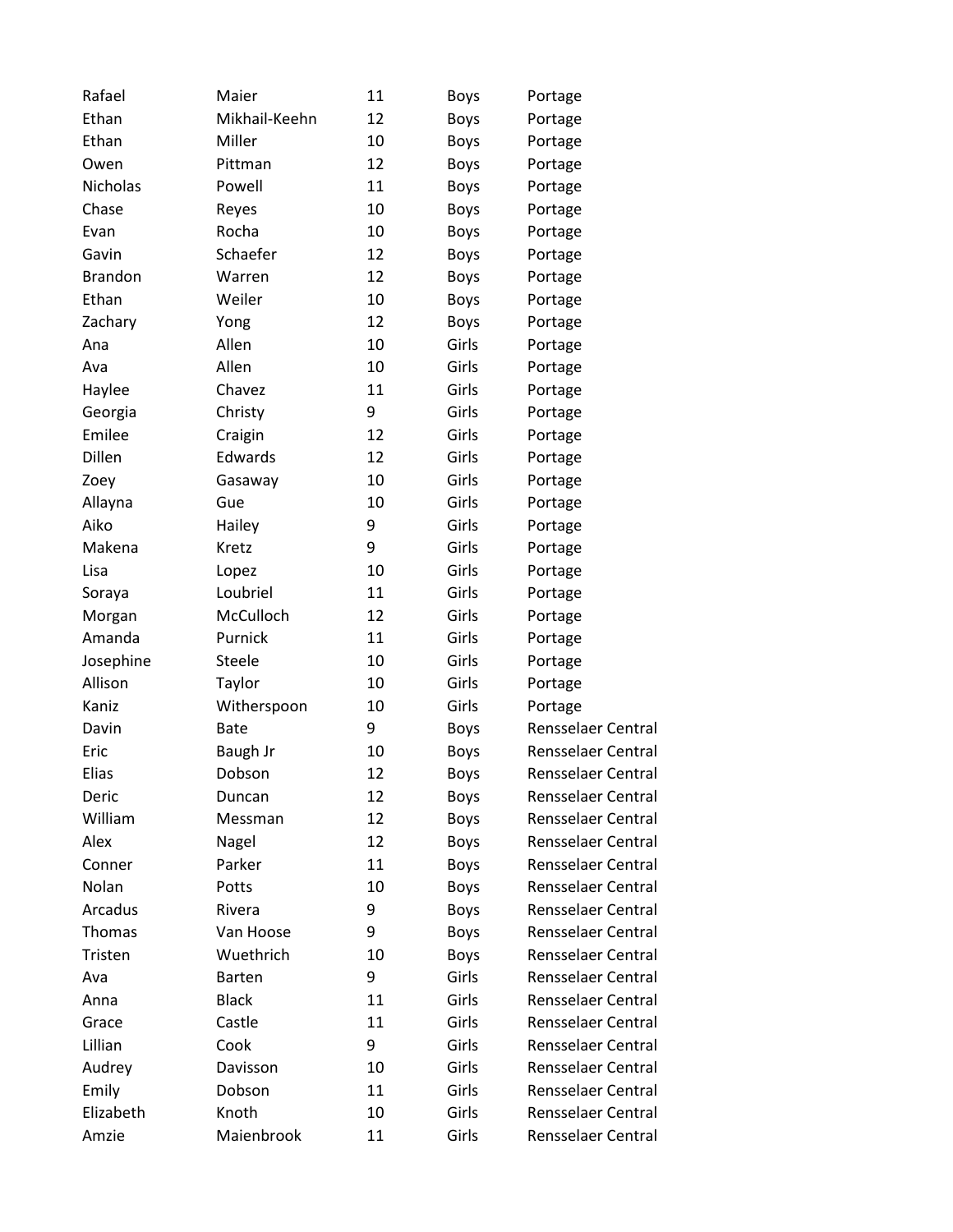| Maddison       | Martin          | 9  | Girls       | Rensselaer Central          |
|----------------|-----------------|----|-------------|-----------------------------|
| Rheannon       | Pinkerman       | 10 | Girls       | Rensselaer Central          |
| Emma           | Rentschler      | 9  | Girls       | Rensselaer Central          |
| Riley          | Rentschler      | 9  | Girls       | Rensselaer Central          |
| Kelsey         | Rodibaugh       | 12 | Girls       | Rensselaer Central          |
| Solcy          | Sanchez         | 10 | Girls       | Rensselaer Central          |
| Hannah         | Warne           | 12 | Girls       | Rensselaer Central          |
| <b>Baylie</b>  | Wuethrich       | 10 | Girls       | Rensselaer Central          |
| Kolten         | <b>Becker</b>   | 11 | <b>Boys</b> | South Central (Union Mills) |
| Zak            | Kimmel          | 9  | <b>Boys</b> | South Central (Union Mills) |
| James          | Ward            | 11 | <b>Boys</b> | South Central (Union Mills) |
| Kate           | Fine            | 12 | Girls       | South Central (Union Mills) |
| Adelaide       | Young Brust     | 12 | Girls       | South Central (Union Mills) |
| Tristan        | <b>Barricks</b> | 10 | <b>Boys</b> | South Newton                |
| zeke           | Gonzalez        | 9  | <b>Boys</b> | South Newton                |
| Payton         | Gray            | 10 | <b>Boys</b> | South Newton                |
| Kyle           | Hall            | 12 | <b>Boys</b> | South Newton                |
| Tyler          | Hawley          | 12 | <b>Boys</b> | South Newton                |
| Garret         | Sammons         | 11 | <b>Boys</b> | South Newton                |
| Chayse         | Stillabower     | 9  | <b>Boys</b> | South Newton                |
| <b>Blake</b>   | Whaley          | 11 | Boys        | South Newton                |
| Justin         | Wood            | 12 | <b>Boys</b> | South Newton                |
| Delaney        | Farmer          | 10 | Girls       | South Newton                |
| Aubree         | Florian         | 10 | Girls       | South Newton                |
| <b>Brecken</b> | Adams           | 10 | <b>Boys</b> | Valparaiso                  |
| Martin         | Aguilera        | 9  | <b>Boys</b> | Valparaiso                  |
| Luke           | Bansemer        | 10 | <b>Boys</b> | Valparaiso                  |
| Ezekiel        | Bloom           | 10 | <b>Boys</b> | Valparaiso                  |
| Patrick        | <b>Brogan</b>   | 11 | <b>Boys</b> | Valparaiso                  |
| Nicholas       | <b>Brown</b>    | 12 | <b>Boys</b> | Valparaiso                  |
| Joel           | <b>Bryant</b>   | 11 | <b>Boys</b> | Valparaiso                  |
| <b>Brady</b>   | Cavanaugh       | 9  | <b>Boys</b> | Valparaiso                  |
| Julian         | Chavez          | 11 | Boys        | Valparaiso                  |
| Aaron          | Cioe            | 10 | <b>Boys</b> | Valparaiso                  |
| Zachariah      | Cioe            | 11 | <b>Boys</b> | Valparaiso                  |
| Riley          | Clark           | 10 | <b>Boys</b> | Valparaiso                  |
| Aidan          | Clifford        | 11 | Boys        | Valparaiso                  |
| James          | Dillabaugh      | 10 | Boys        | Valparaiso                  |
| Gavin          | <b>Ellis</b>    | 11 | <b>Boys</b> | Valparaiso                  |
| Max            | Franco          | 11 | Boys        | Valparaiso                  |
| Elliott        | Grenier         | 11 | <b>Boys</b> | Valparaiso                  |
| Nicholas       | Gring           | 10 | <b>Boys</b> | Valparaiso                  |
| Benjamin       | Howard          | 9  | Boys        | Valparaiso                  |
| Owen           | Lashenik        | 9  | <b>Boys</b> | Valparaiso                  |
| Nathaniel      | Malchow         | 10 | <b>Boys</b> | Valparaiso                  |
| William        | Maldia          | 9  | <b>Boys</b> | Valparaiso                  |
| Caleb          | Marconi         | 11 | Boys        | Valparaiso                  |
|                |                 |    |             |                             |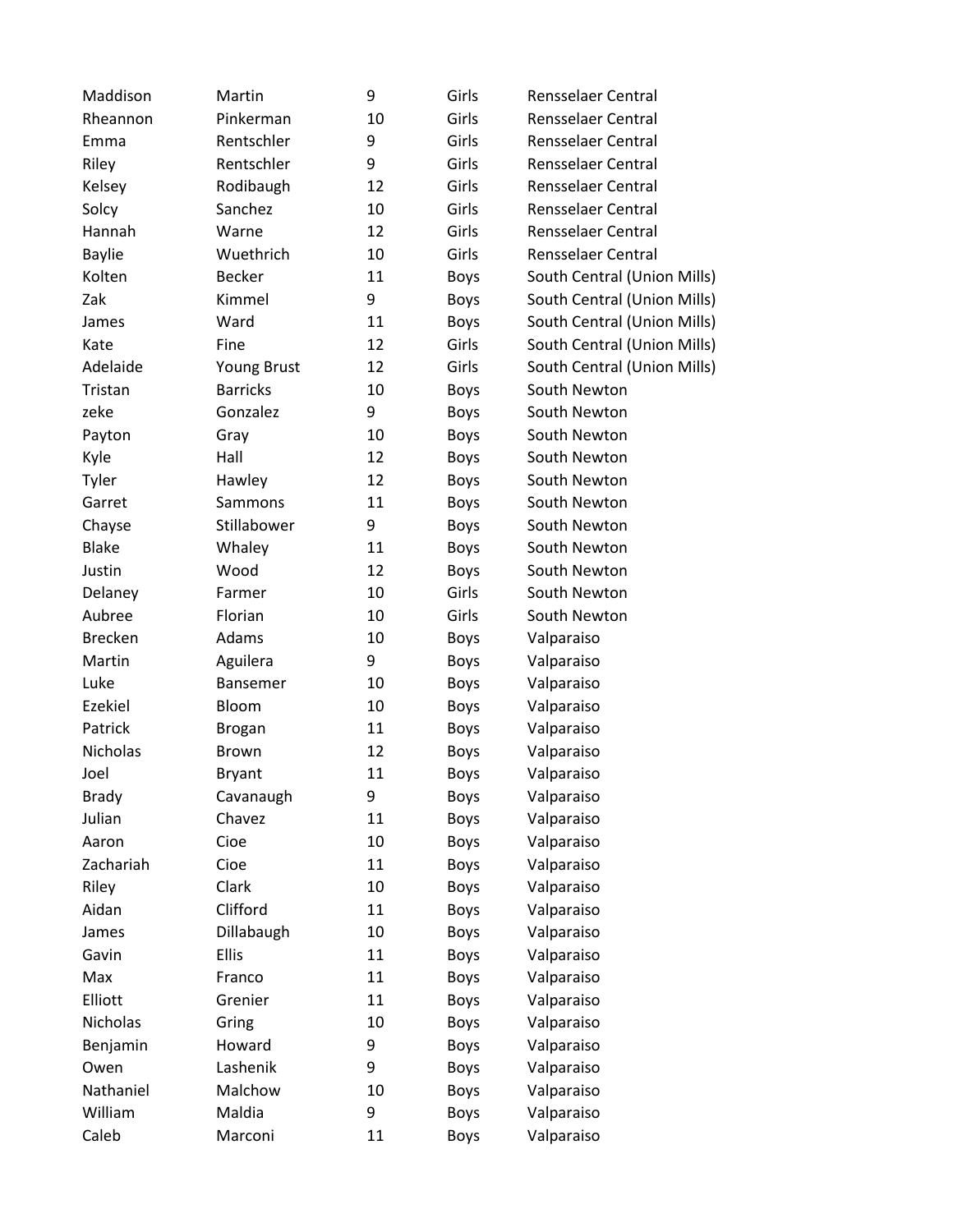| Cameron      | Milroy         | 11 | <b>Boys</b> | Valparaiso                 |
|--------------|----------------|----|-------------|----------------------------|
| Charles      | Moye           | 11 | Boys        | Valparaiso                 |
| Nathan       | Nova           | 10 | <b>Boys</b> | Valparaiso                 |
| Robert       | Okeley         | 10 | Boys        | Valparaiso                 |
| Keaton       | Olson          | 12 | Boys        | Valparaiso                 |
| Lucas        | Palmer         | 10 | Boys        | Valparaiso                 |
| Nathan       | Perry          | 11 | Boys        | Valparaiso                 |
| Matthew      | Puskar         | 12 | <b>Boys</b> | Valparaiso                 |
| Simeon       | Rice           | 12 | Boys        | Valparaiso                 |
| Michael      | Ridley         | 9  | Boys        | Valparaiso                 |
| jacob        | Royton         | 11 | Boys        | Valparaiso                 |
| Patrick      | Sayers         | 12 | Boys        | Valparaiso                 |
| lan          | Smith          | 11 | <b>Boys</b> | Valparaiso                 |
| Alexander    | Spoor          | 12 | Boys        | Valparaiso                 |
| Gabriel      | Sterling       | 9  | Boys        | Valparaiso                 |
| Gustave      | Stralnic       | 11 | Boys        | Valparaiso                 |
| Jack         | Thursby        | 12 | <b>Boys</b> | Valparaiso                 |
| Isaac        | Utesch         | 11 | Boys        | Valparaiso                 |
| Liam         | Utesch         | 9  | Boys        | Valparaiso                 |
| Ty           | VanBenthuysen  | 9  | Boys        | Valparaiso                 |
| Zachary      | Villarreal     | 11 | Boys        | Valparaiso                 |
| Jayden       | Villatoro      | 9  | <b>Boys</b> | Valparaiso                 |
| Ty           | Wells          | 10 | Boys        | Valparaiso                 |
| Tyler        | Young          | 10 | Boys        | Valparaiso                 |
| William      | Young          | 10 | <b>Boys</b> | Valparaiso                 |
| Anika        | Anderson       | 9  | Girls       | Valparaiso                 |
| Abigail      | Artherhults    | 11 | Girls       | Valparaiso                 |
| Sarah        | <b>Bennett</b> | 12 | Girls       | Valparaiso                 |
| Olympia      | Berbesque      | 10 | Girls       | Valparaiso                 |
| Angela       | Coulopoulos    | 9  | Girls       | Valparaiso                 |
| Elizabeth    | Ehrhardt       | 9  | Girls       | Valparaiso                 |
| Aubree       | Foreman        | 11 | Girls       | Valparaiso                 |
| Rue          | Harter         | 9  | Girls       | Valparaiso                 |
| Maryn        | Lazar          | 12 | Girls       | Valparaiso                 |
| Lillian      | Maldia         | 11 | Girls       | Valparaiso                 |
| Kaylie       | Politza        | 11 | Girls       | Valparaiso                 |
| Cheyanne     | <b>Stock</b>   | 10 | Girls       | Valparaiso                 |
| Grace        | Thomas         | 10 | Girls       | Valparaiso                 |
| Allie        | Wheeler        | 9  | Girls       | Valparaiso                 |
| Tyler        | Hachey         | 12 | Boys        | <b>Washington Township</b> |
| <b>Drake</b> | Fritz          | 9  | Boys        | <b>West Central</b>        |
| Hayden       | Fritz          | 9  | Boys        | <b>West Central</b>        |
| Josiah       | Rodriguez      | 9  | Boys        | <b>West Central</b>        |
| Steven       | Jarvis         | 11 | Boys        | Wheeler                    |
| Zach         | Jarvis         | 11 | Boys        | Wheeler                    |
| Mark         | Johnson        | 9  | <b>Boys</b> | Wheeler                    |
| <b>Brock</b> | Schulte        | 12 | Boys        | Wheeler                    |